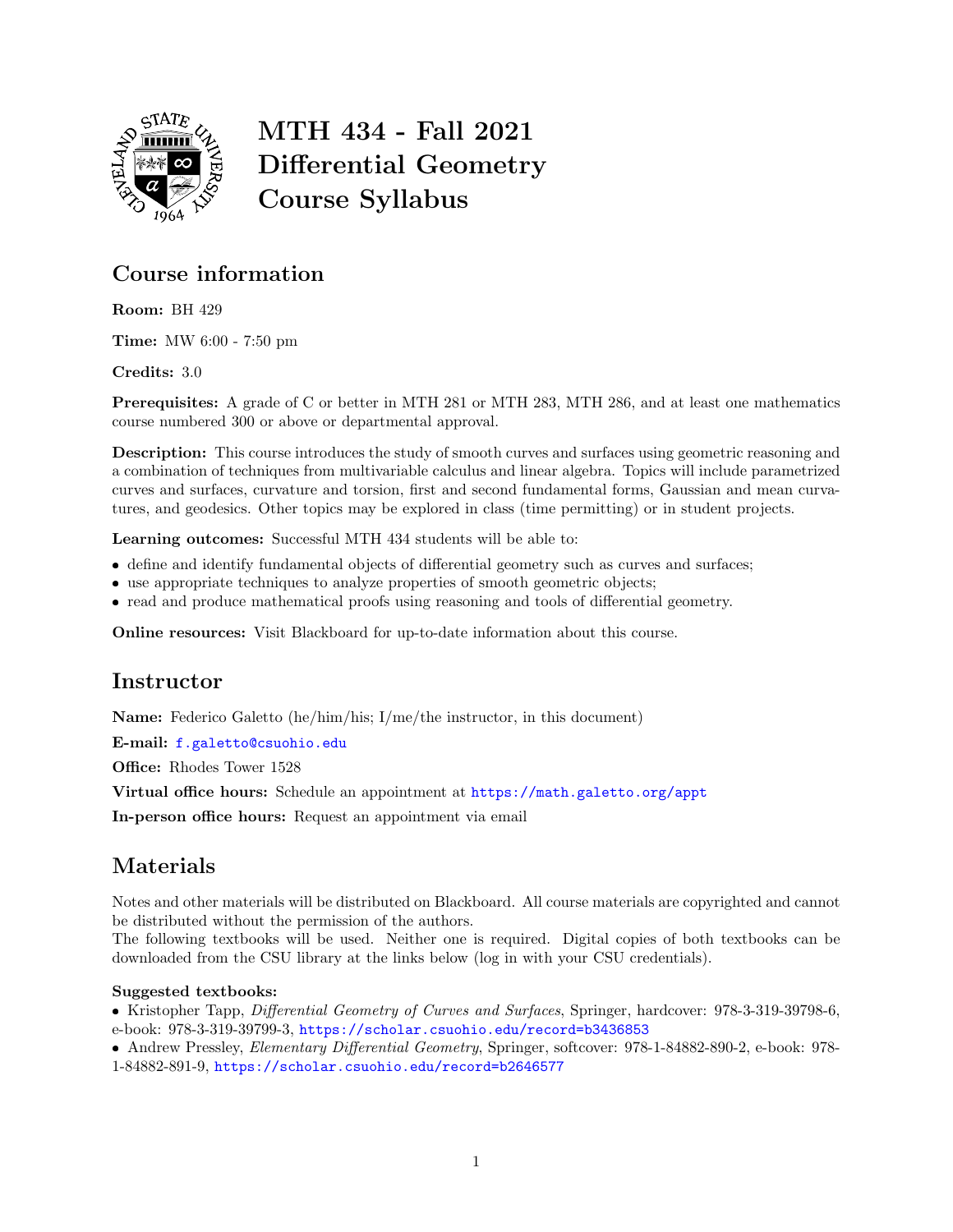### Grading

Grade calculation: All grades will be posted online. Your percentage grade will be computed according to the following breakdown and converted to a letter grade as indicated below.

|         | 40\% Homework<br>$30\%$ Projects |       | $93\% - 105\%$<br>$A - 90\% - 92\%$<br>$B+ 87\% - 89\%$ | $\mathbf C$ | $C+$ 77\%-79\%<br>70%-76% |
|---------|----------------------------------|-------|---------------------------------------------------------|-------------|---------------------------|
| $30\%$  | Tests                            | B.    | - 83%-86%                                               | D           | $60\% - 69\%$             |
| $100\%$ | Total                            | $B -$ | 80%-82%                                                 | F.          | $0\% - 59\%$              |

The instructor reserves the ability to revise this grading scheme but never in a way that would lower your grade.

Homework: You should expect one homework assignment per week. Assignments are delivered and collected on Blackboard. Please note that some homework problems may require the use of software (details will be provided in class).

The following criteria will be considered in the evaluation of your work.

- Completeness (answers are provided for all problems, reasoning behind answers is fully justified).
- Correctness (provided answers are correct, reasonings are sound).
- Insight (into the material showing deeper understanding of the subject).
- Quality of writing (writing is legible and clearly organized, has proper grammar and correct spelling, contains full sentences, uses mathematical notation correctly).
- Originality (answers and writing are not a mere copy or rewriting of other's work but show additional independent insight).

Projects: There will be two projects, one on curves and one on surfaces. Students will form groups of two or three, and will write a report on a topic assigned by the instructor. More details on the topics and the format of the reports will be provided in class. Each project will be worth 15% of the course grade. Projects will be evaluated using the same criteria listed for homework assignments.

Tests: There will be two in-class one-hour tests, one on curves and one on surfaces. More details on dates, topics, and format will be provided in class. Each test will be worth 15% of the course grade. There is no final exam. On the day designated by the registrar's office for the final exam:

Wednesday, December 8, 2021, 6:00 - 8:00 pm,

you will be offered the opportunity to retake one or both tests in order to improve your grade.

Participation: Active participation is encouraged and can contribute positively to your grade. Such participation includes asking good questions during class, answering questions in class, contributing to class discussions and activities, etc.

Feedback: Feedback on your work will be provided using the comments and feedback tools on Blackboard. Turnaround time for grading will be communicated in class.

Grade appeal: You are responsible for checking feedback on your work, and for ensuring evaluations are reported correctly on Blackboard. Any appeal request must be submitted within one week after a grade is posted.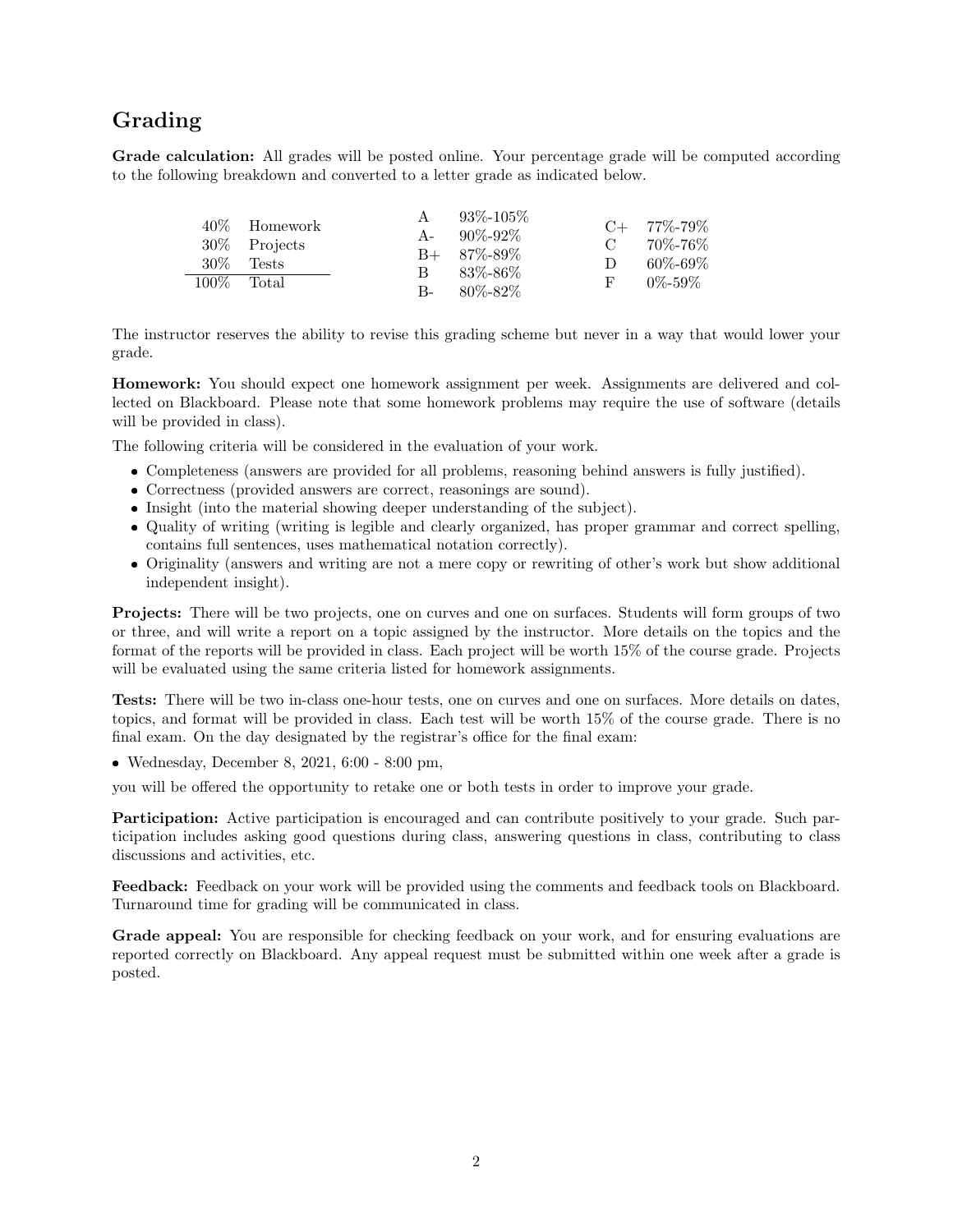#### Policies

COVID-19 measures: The COVID-19 pandemic is still present and serious, especially with the Delta variant. While you are in class on campus, you are required to have a properly worn mask regardless of vaccination status, always cough or sneeze into your elbow or tissue, and adhere to other public safety protocols and directives for your specific classroom/lab/studio. Students who do not follow these health and safety requirements will be instructed to leave class immediately. If you violate this protocol, you will need to leave the classroom and may be marked absent. Repeated violations of these health-saving protocols may lead to sanctions under the Student Code of Conduct (3344-83-04 [E] and [Z]) up to and including suspension or expulsion. Students with medical conditions that prevent them from wearing a mask should register with the Office of Disability Services to explore reasonable accommodation options as soon as possible. To register with the office, please visit their webpage at: <https://www.csuohio.edu/disability/register>. The CSU community thanks you for your cooperation!

Communication: All communication, outside of class meetings, will be conducted via email. You can reach me at [f.galetto@csuohio.edu](mailto:f.galetto@csuohio.edu). I strongly recommend using your CSU email account, as email from other accounts is often marked as spam. You can usually expect to receive an answer from me within 24 hours Monday through Friday, or within 48 hours during the weekends.

Attendance: You are expected to attend all classes. If you are unable to attend a class, it is your responsibility to notify your instructor in advance and to inquire about any topics covered and announcements made during that class.

Electronic devices: The use of electronic devices such as (but not limited to) phones, smartwatches, computers, tablets, and headphones is prohibited during class, unless otherwise required (e.g. to connect to a Zoom meeting) or indicated by the instructor.

Excused absences: You may only be excused from class and class related activities in case of university sanctioned activities (such as conferences, competitions, etc.) or in case of medical conditions. With the exception of unforeseen medical emergencies, you must notify your instructor of your absence and present sufficient documentation in advance. Sufficient documentation includes an invitation to attend an event or a doctor's note indicating you cannot attend on the scheduled date.

Extra credit and makeups: There is no extra credit in this class. There are no makeups in this class other than for excused absences. Insofar as circumstances allow, all makeups have to be arranged in advance.

Academic integrity: Cheating and/or plagiarism will not be tolerated. Cheating includes copying or receiving help from another student on quizzes, tests or exams, as well as allowing another student to copy from your work. Receiving help from someone else by using an electronic device such as a mobile phone or a smartwatch constitutes cheating. Copying another student's homework, or allowing someone else to do your homework for you, is also considered cheating. If cheating occurs in a quiz or test, the student will receive a grade of 0 for that component of the course. If a student cheats a second time during the course, the student will receive an F for the course. If cheating occurs on the final exam, the student will receive a grade of F in the course. Any cheating activity may be reported for further action. Information regarding the official CSU Policy on Academic Misconduct can be found at [https:](https://www.csuohio.edu/sites/default/files/3344-21-02_0.pdf) [//www.csuohio.edu/sites/default/files/3344-21-02\\_0.pdf](https://www.csuohio.edu/sites/default/files/3344-21-02_0.pdf).

Safe space: I am committed to making our encounters (in class, during office hours, in person, and online) feel safe for everyone involved. All participants are expected to conduct themselves in a respectful manner towards other participants and their ideas. Behaviors that are disrespectful or discriminatory towards other individuals or groups of individuals will not be tolerated.

Accommodations: Educational access is the provision of classroom accommodations, auxiliary aids and services to ensure equal educational opportunities for all students regardless of their disability. Students who feel they may need an accommodation based on the impact of a disability should contact the Office of Disability Services at 216-687-2015. The Office is located in BH 147. Accommodations need to be requested in advance and will not be granted retroactively.